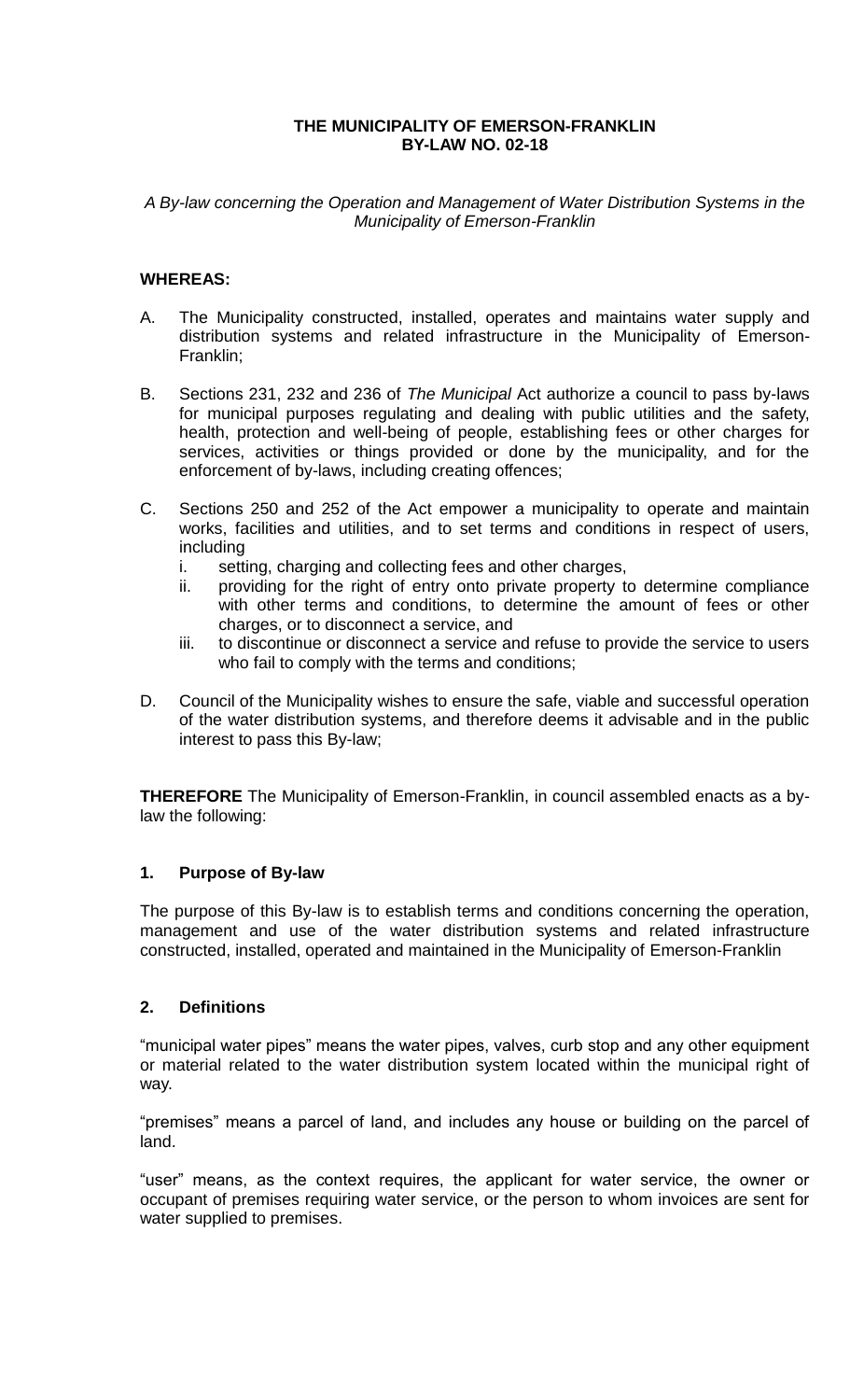"water service" means, in respect of premises, a connection to the water distribution system for the supply and receipt of water, including any necessary equipment and material, and the actual supply and receipt of water from the water distribution system.

"water service pipes" means the water pipes connecting a curb stop to premises to supply and receive water from the water distribution system, and water pipes laid for that purpose.

"water distribution system" means the system of infrastructure and works necessarily incidental to the distribution and supply of water by the Municipality, or any part of such system.

### **3. Designated officer**

a. The officer designated by Council by resolution from time to time is responsible for the administration and enforcement of this By-law ("designated officer").

# **4. Water Service**

a. Every premises with water service pipes must have water service.

# **5. Application for water service**

- a. Before the Municipality will provide water service, the user must apply to the Municipality.
- b. The user shall pay for water supplied to premises as indicated by the water meter and at the rates established by Council by by-law and approved by the Public Utilities Board from time to time.
- c. The user must also pay the cost of installing water service, including any labour and equipment, and the municipal inspection fee ("water service connection fee") as set out in Schedule "A" of this By-law.
- d. If an application for water service is for premises resulting from a subdivision or change in a plan of subdivision, the user
	- i. is responsible for the cost and qualified installation of municipal water pipes and water service pipes, and
	- ii. must pay the water service connection fee.
- e. If an application for water service is for premises with no water service pipes, the user
	- i. is responsible for the cost and qualified installation of water service pipes, and
	- ii. must pay the water service connection fee.
- f. If an application for water service is for premises with water service pipes, the user is not required to pay the water service connection fee.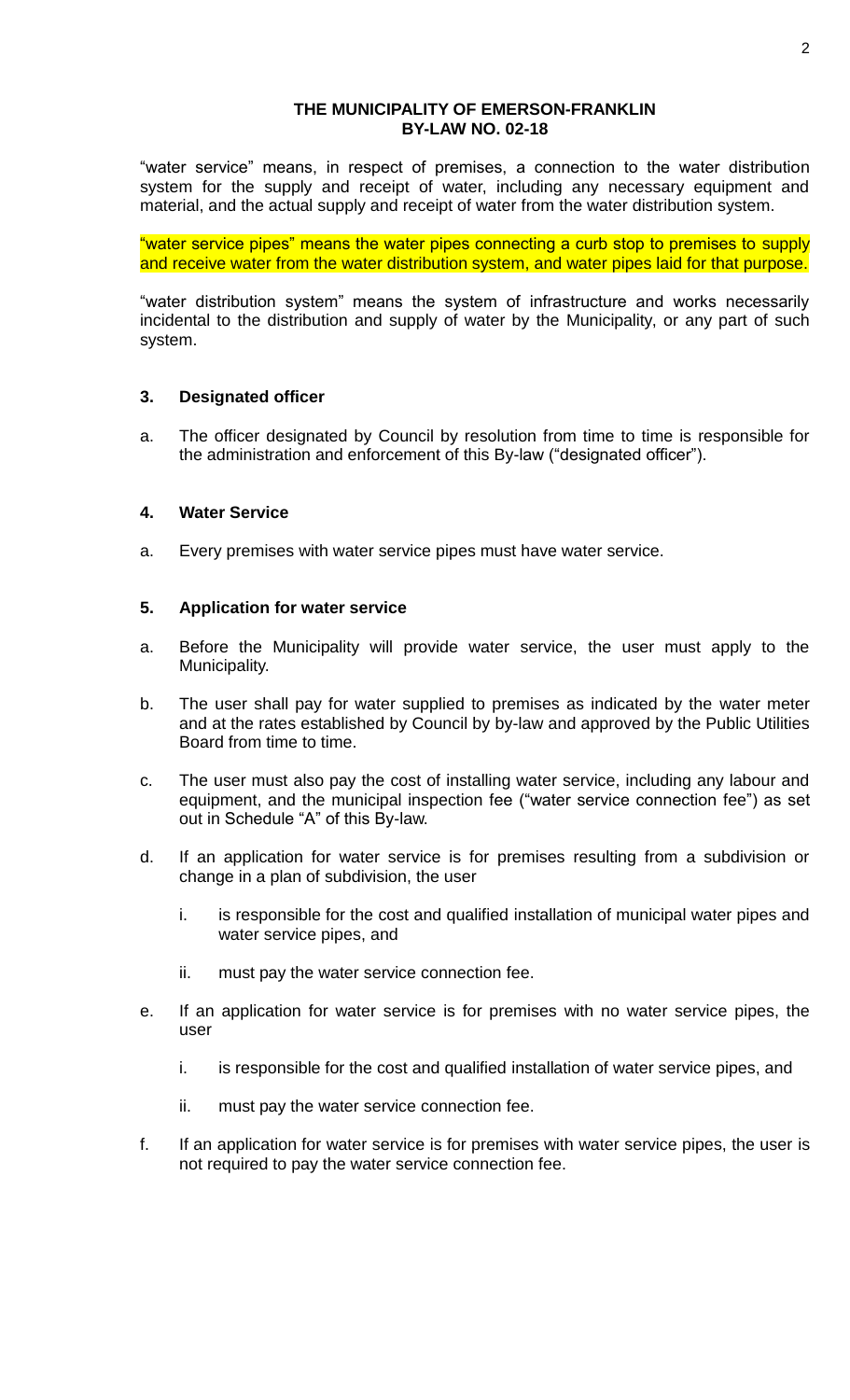# **6. Installation and maintenance of water service pipes and municipal water pipes**

- a. Water service pipes and municipal water pipes required by this By-law must be constructed and installed in accordance with municipal standards, including designs and specifications approved by the Municipality.
- b. The user shall keep water service pipes in good repair and working order.
- c. The user shall protect all water service pipes from frost and is responsible for any damage. The Municipality is not responsible for any resulting damages.
- d. The Municipality is responsible for maintenance of the municipal water pipes.

# **7. Installation and maintenance of water meters**

- a. Water meters will be supplied by the Municipality, and installed as directed by the Municipality. Ownership of the water meters will remain with the Municipality.
- b. Where in the opinion of the designated officer a water meter cannot be conveniently placed inside a home or building on a premises, the meter must be installed in a meter chamber accommodating remote meter reading, at the user's cost at a location on the premises approved by the Municipality.
- c. Once installed to the satisfaction of the Municipality, no person shall change the location of a water meter without the written consent of the designated officer.
- d. No person shall make, cause or permit any connection to be made to water service pipes or municipal water pipes so as to use water that has not passed through a meter.
- e. No person shall open, tamper or interfere with any water meter, or do anything that interferes with the proper measurement of the quantity of water passing through the water meter.
- f. The user must pay the cost of any repairs to or replacement of any water meter damaged or removed from any premises while in the user's possession.
- g. Where there is a discrepancy between the water meter's register and the reading on the read-out device, the reading at the water meter will be considered to be correct. The Municipality will adjust and correct the user's account accordingly.
- h. A user must report any leaks that may develop at the water meter to the Municipality immediately. The Municipality is not responsible for any resulting damage.
- i. A user desiring and requesting their meter be tested for accuracy shall deposit with the Municipality the sum of \$120.00 which will be retained if the meter when tested shall be found to register within the allowable limits of variation from accuracy. If the meter is found to register in excess of the allowable limits the deposit shall be refunded and the consumer's account adjusted. The allowable limit of variation shall be 4% of average flow.

## **8. Operation of water distribution system**

a. No person except the Municipality shall remove, tamper with or in any way interfere or cause or permit to be removed, tampered or interfered with any valve, water meter, hydrant, structure, water main, water service pipes, municipal water pipes, or any component of the water distribution system.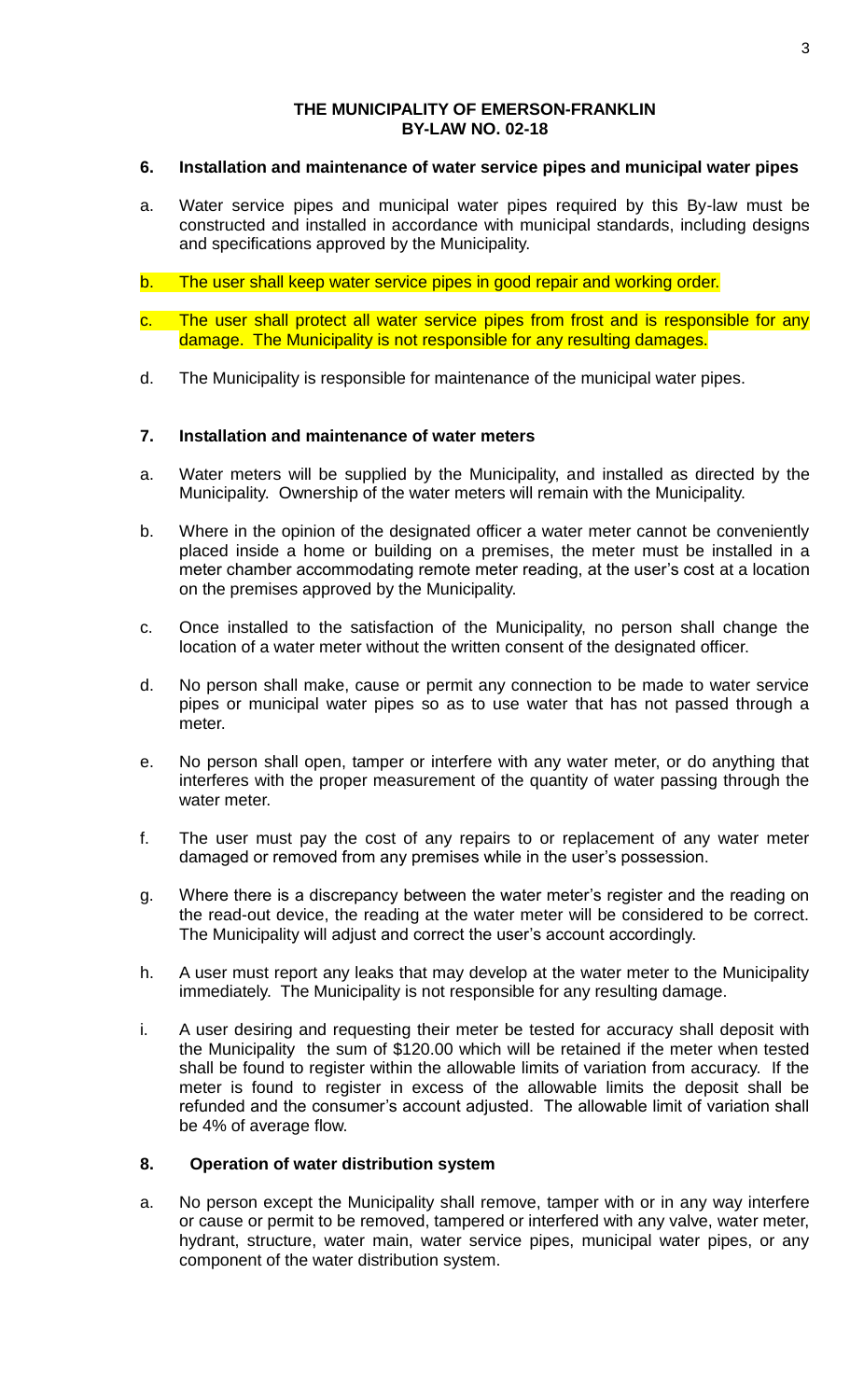- b. The Municipality may at any time temporarily discontinue water service
	- i. for inspecting, cleaning, repairing, or replacing any part of the water distribution system or connecting municipal water pipes and water service pipes, or
	- ii. where its continuation may, in its opinion, be dangerous or cause damage to persons or property.
- c. No person other than the Fire Chief, the Municipality, or someone acting on behalf of either of them, shall open or use any fire hydrant, unless authorized by the Municipality.

# **9. Cross connection and backflow prevention**

- a. No person shall connect water service pipes or municipal water pipes, or cause or permit them to be in any way connected, to a well or supply of water other than the water distribution system.
- b. Wells or other supplies of water on premises with water service can only be used for outdoor use.
- c. Users must, at their expense and as the designated officer may require and direct,
	- i. install such backflow prevention devices as the designated officer may direct and approve, and
	- ii. have the devices inspected and tested by persons qualified to carry out such tests, and submit testing reports.
- d. If the results of a test indicate a backflow prevention device is not in good working condition, the user must have it repaired or replaced within 24 hours of the user receiving the test results. If it is not repaired or replaced as required, the designated officer may immediately discontinue the supply of water to the premises until such time as the device is repaired or replaced to the satisfaction of the designated officer.

### **10. Designated Officer**

- a. Council grants the designated officer all powers, duties, discretion and functions set out in *The Municipal Act*, including sections 239, 241 and 242.
- b. The designated officer may make orders requiring a user or person to remedy any contravention of this By-law ("Order").
- c. An Order will be in writing and may provide that if the person does not comply with the order within the specified time, the Municipality will take the action or measures at the expense of the person.
- d. If a user or person fails to comply with an Order within the specified time, the designated officer may, on the Municipality's behalf and at the person or user's expense,
	- i. take the ordered action or measure, and
	- ii. discontinue the supply of water to the premises.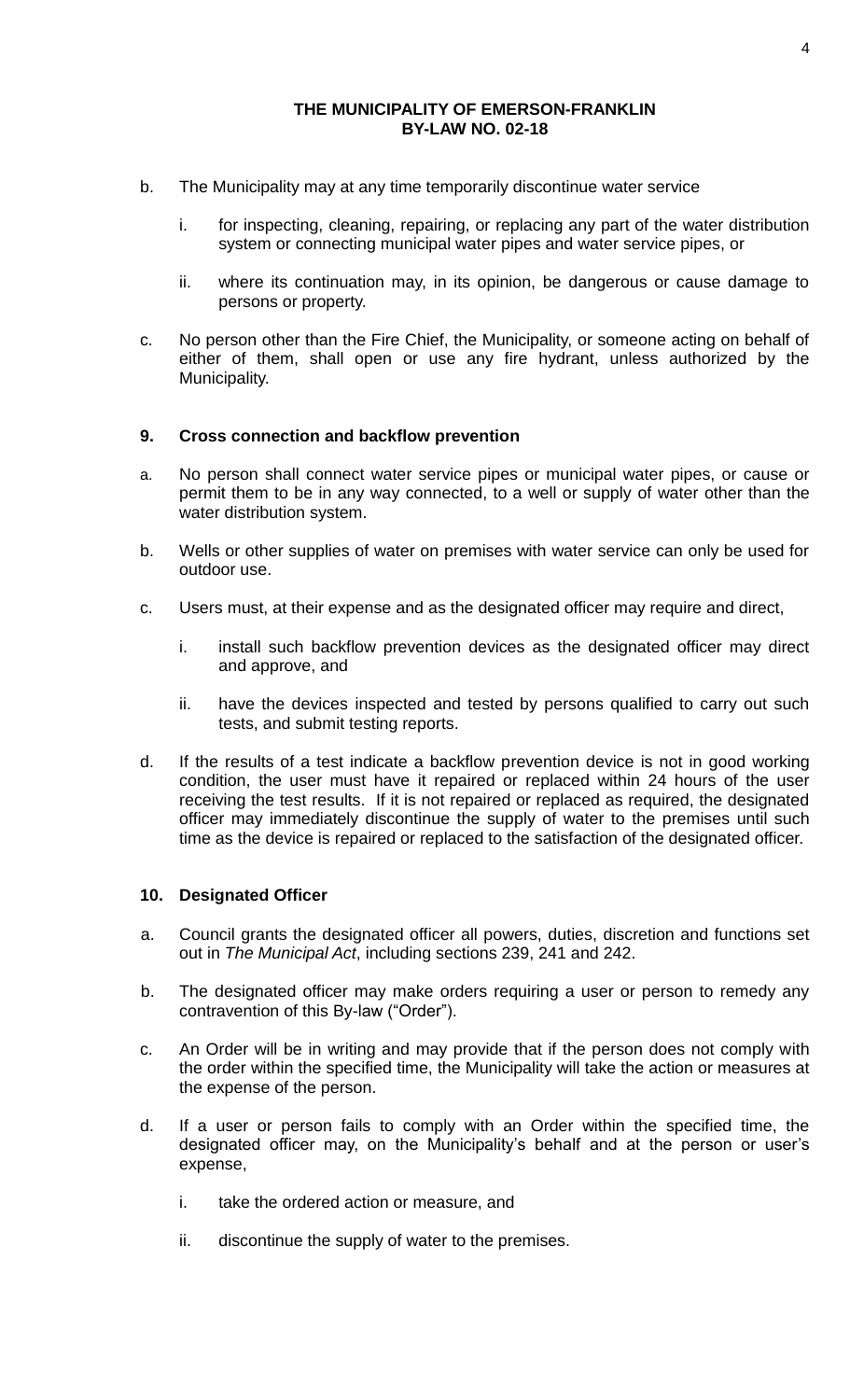- e. The designated officer is entitled to enter and be provided free and clear access to premises to
	- i. install water service upon application or as required by this By-law,
	- ii. examine water service pipes, pipes, valves, connections and fixtures used in conjunction with the water service,
	- iii. inspect, test, repair, remove or replace any water meter,
	- iv. locate a possible cross connection or inspect any backflow prevention device,
	- v. determine whether this By-law is being, or an Order has been, complied with, and
	- vi. if a user or person fails to comply with an Order within the specified time, take any ordered action or measure.
- f. Where the user or person does not provide requested access, the designated officer may issue a written notice requiring access to be provided within a specified time. If access is not so provided, the designated officer may, without further notice,
	- i. discontinue the supply of water to the premises until such time as the requested access is provided, and
	- ii. obtain a court order allowing the Municipality or designated officer access to the premises as the designated officer may require.
- g. Council delegates to the designated officer the authority to expend funds on behalf of the Municipality in connection with the administration and enforcement of this By-law, to a maximum of \$500.00 at any one time.

### **11. Discontinuing water service**

- a. If a user wishes to discontinue water service, the Municipality shall remove the water meter and water service pipes at the user's expense.
- b. The user shall allow the Municipality free and clear access to the premises as may be required to remove the water meter and water service pipes.

### **12. Offences and Penalties**

- a. Any user or person who contravenes any provision of this By-law is guilty of an offence and upon conviction, liable to a fine not exceeding \$1000 plus enforcement costs for each contravention. Where the offence is a continuing one, each day the offence continues is a separate offence.
- b. Any user or person who contravenes any requirement or provision of this By-law is liable to the Municipality for any expense suffered by the Municipality as a result of the violation, including the costs of terminating and reinstating water service and any repair or replacement costs.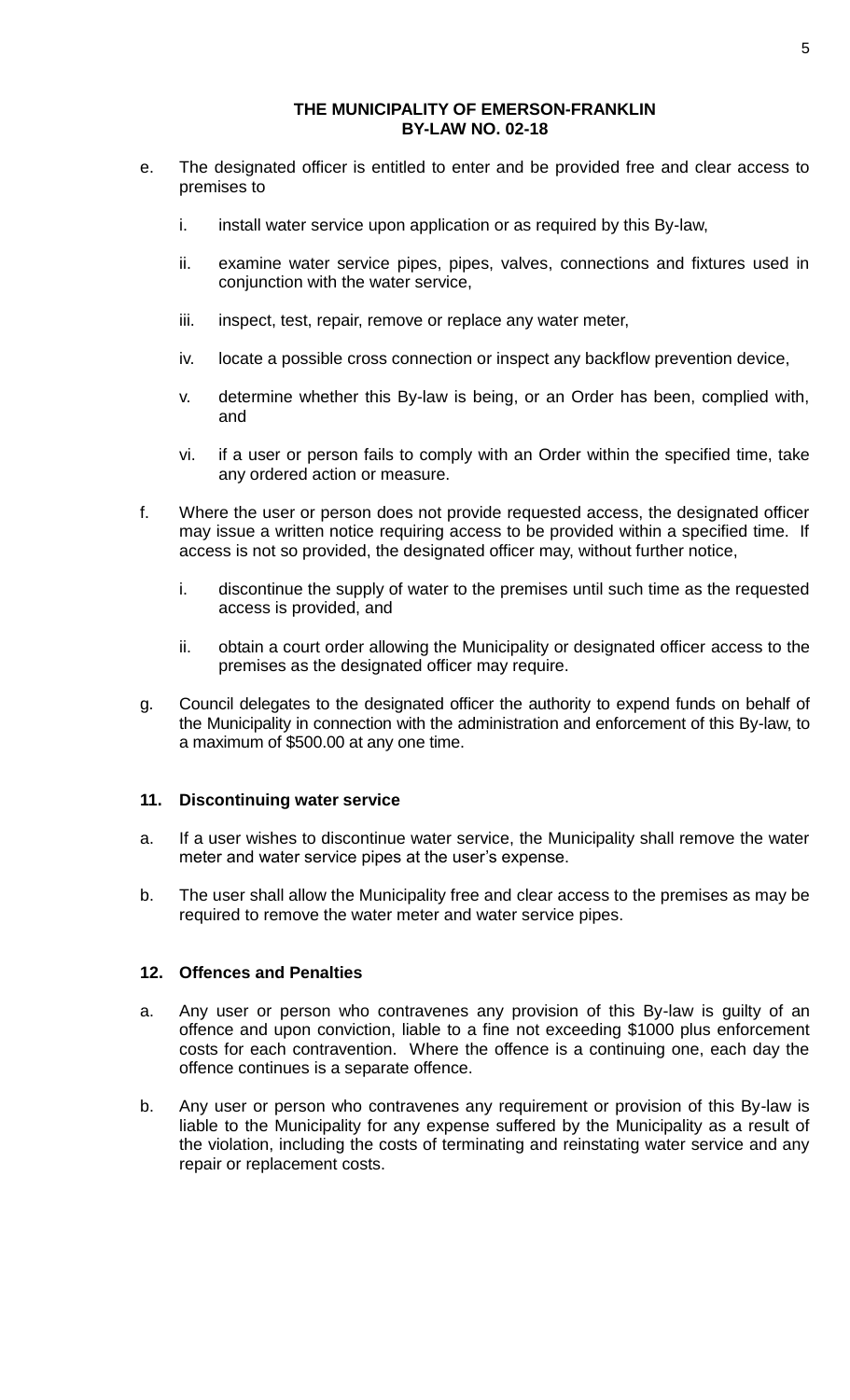c. If a user or person fails, upon demand, to pay any amount owed to the Municipality under or as a result of a contravention of this By-law, the amount due is a debt owing to the Municipality. The Municipality may collect it in the same manner as a tax may be collected or enforced under *The Municipal Act*.

# **13. SEVERABILITY**

a. If a court of competent jurisdiction holds any section, subsection or clause of this Bylaw invalid, the invalid portion shall be severed and the remainder of this By-law will be deemed to have been adopted without the invalid and severed section, subsection or clause.

By-Law No. 02-2010(formerly RM of Franklin) and By-Law No. 2007/07(formerly Town of Emerson) is hereby repealed.

DONE AND PASSED by the Rural Municipality of Franklin, in open Council, duly assembled, at Dominion City, Manitoba this

Reeve Greg Janzen

C.A.O. Tracey French

READ A FIRST TIME this 9<sup>th</sup> day of January, 2018.

READ A SECOND TIME this 13<sup>th</sup> day of February 2018.

READ A THIRD TIME this 13<sup>th</sup> day of February 2018.